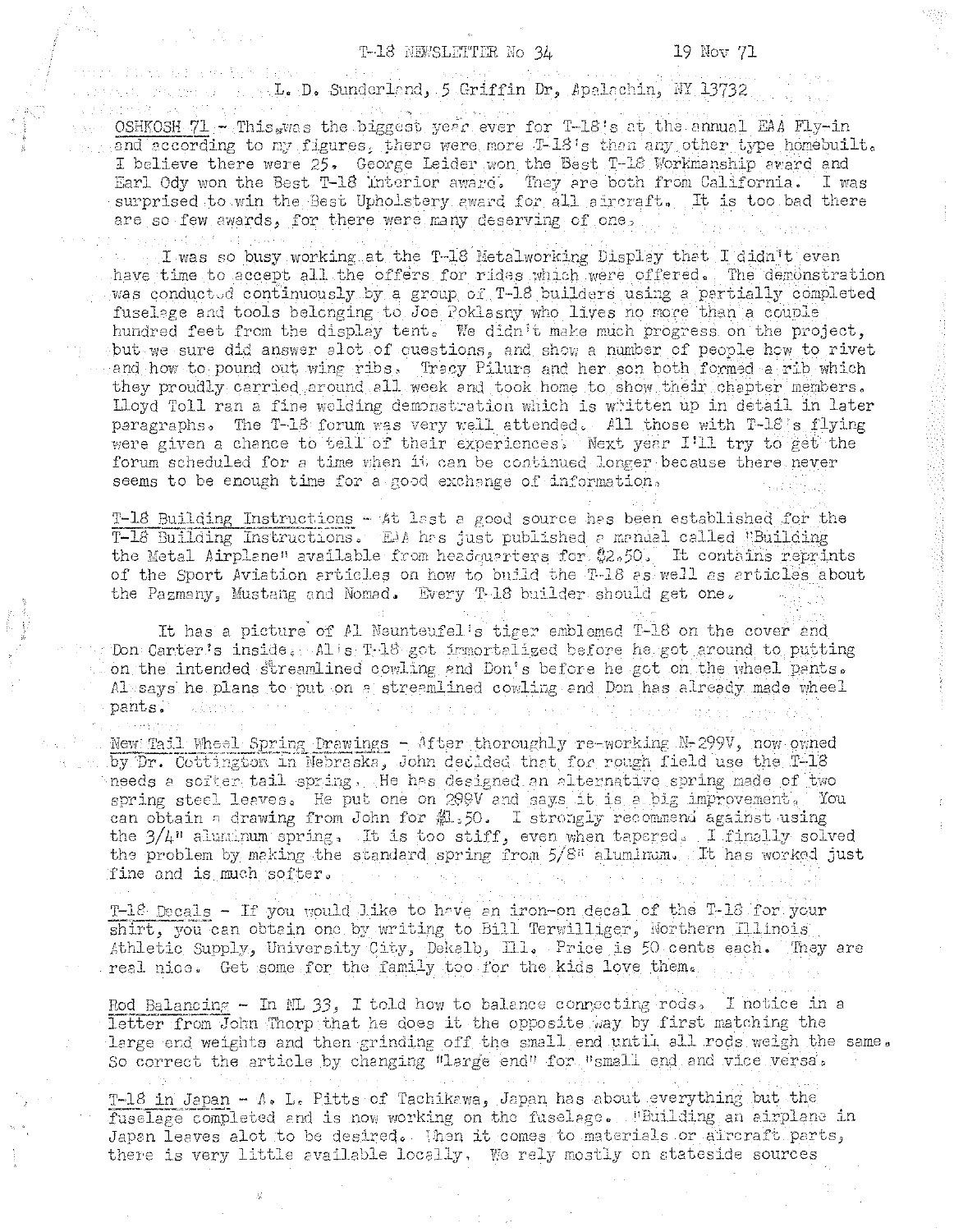and the cooperation of many airline friends. It takes a good friend to hand carry two complete landing gear assemblies, along with his own baggage, through customs. If progress continues at the present rate, test flight will be Aug 72 at Seattle. Please find #2.00 for continuation of the Newsletters which I might add, have been a tremendous help in answering our many questions and an aid to construction where there is very limited homebuilt aircraft activity."

Doesn't this letter give some of you who think you have it rough a little encouragement? A number of T-18 builders have had their projects interrupted by tours in Viet Nem. Dick Cavin just told me of moeting Francis Richardson on one of his many trips to Viet Nam. He was very worried the next hight to hear of a rocket attack on Francis' barracks. Fortunately, a steel folding chair leaning against his bunk stopped a piece of schrapnel and protected him. Francis is now back in the US and has his T-18 about ready to fly.

Propellers- The horsepower and compression ratio of an engine has an important effect on the stresses induced in the propeller due to vibration. The compression ratios and other data on the Lycoring series of engines are shown below:

| Engine            |                  | Bore            |              | Comp ratio<br>이번 그는 선고 달아 정 학생이                                                                                                 |
|-------------------|------------------|-----------------|--------------|---------------------------------------------------------------------------------------------------------------------------------|
| $0 - 235$         | 115.             | 4.3/8           | $-37/8$      | $-6.5$                                                                                                                          |
| $0 - 290 - G$     | 125              | $-47/8$         | $\mathbf{H}$ |                                                                                                                                 |
| $O-29O-D$         | 125              |                 | $\mathbf{H}$ |                                                                                                                                 |
| $0 - 290 - D2$    | 135 <sub>1</sub> | メント・ランド ほうしゃ    |              | $\mathcal{A} \times \mathcal{A} \times \mathcal{B} \times \mathcal{O} \times \mathcal{A} \times \mathcal{A} \times \mathcal{A}$ |
| $0 - 290 - D2B$ , | $135 -$          |                 |              | $\sim7.5$ mass and                                                                                                              |
| $0 - 320$         | 150.             | $5 \frac{1}{8}$ |              | 其中的 经工资的 计三极的                                                                                                                   |
| $0 - 320$         | 7.60.            |                 |              | $1.88\pm 5$ . We have seen the consent with                                                                                     |
| 0.340             |                  |                 | $-4.1/8$     | → 推つ 長い はない<br>12. 医下颌的 医主要性细胞体炎 计连接机                                                                                           |
| $0 - 360$         | 180              | 5.1/8           | 4.3/8        |                                                                                                                                 |

During the power cycle of a reciprocating engine, the propeller receives an impulso from the combustion followed by an opposite inpulse due compression. One pulls the propeller and the other resists it alternately two times per revolution. At 2500 rpm, this occurs 5000 times per minute or 83 cycles per second. The larger the piston area and compression ratio, the larger are the power and compression impulses. If propellers of the same physical dimensions were to be put on all these engines, it is plain to see that the propeller blade stresses would be much higher in the higher horsepower engines. That is why the 176 props used on the 0-360 have much heavier cross section.

Depending upon a propollor's geometry (thickness, width, length, pitch and shape), at certain rpm's the blade stresses will be higher than at others. This is basically because the propeller is like a very staff spring and, when it is excited, it will vibrate at a certain fundamental frequency like a tuning fork, If the firing and compression impulses cocur at the same frequency that the prop wants to normally vibrate, then the size, or amplitude, of the vibration will be much larger, Just like on a playground swing; if you lean forward and backward at the right rate, you will make it swing, but if you move at the wrong frequency or rythm, it won't go.

On certificated aircraft, there must be a placard against operation at rpm's where propeller blade stresses are too high, if indeed there is such an apm within the operation range of a particular installation. But with homebuilts with unknown propeller, engine and engine mount characteristics it is difficult to determine the rpm's to avoid. Two propeller blede failures have now occurred on T-18's, both with 68 inch long 74-DM propellers. Both were on 160 hp engines. Consequently, John Thorp is getting very concerned about the need for a vibration survey.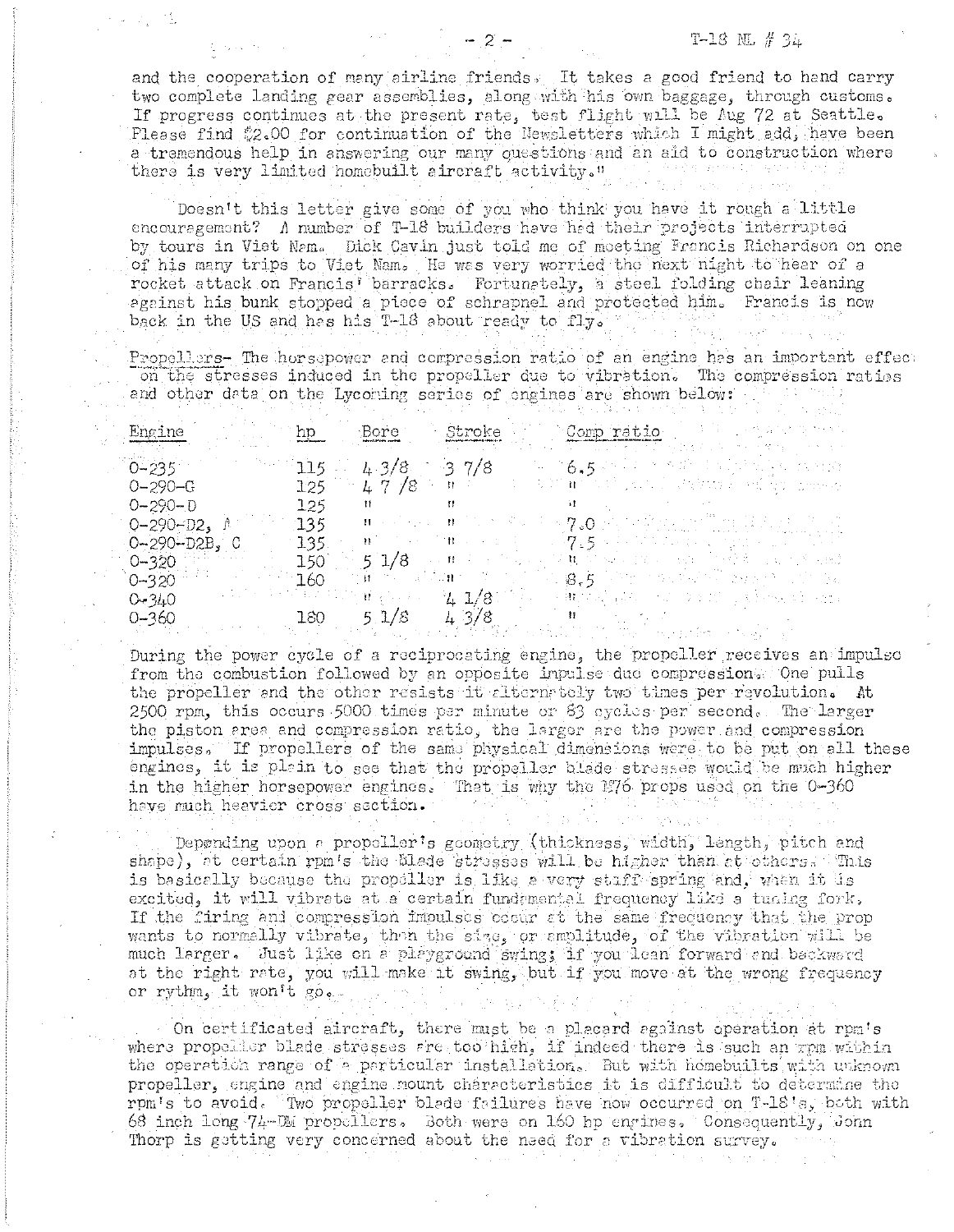According to John, all propeller manufacturers have Dave Bierman, Vice President and Chief Engineer at Hartzel do all their vibration surveys and he is the only one in the US which the FAA recognizes as qualified to do this type of work. He has quoted a price to John of \$10,000 for each combination tested. A survey involves instrumenting a propeller with strain gages and recording their outputs during actual flight.

Propeller Test Fund - It is time we do something about getting a proper vibration survey performed. I feel that it would be worth \$25 in peace of mind for everyone with a Lycoming engine on his homebuilt to know that his propeller isn't going to come apart without warning. Just ask anyone who has had such a failure (if he is lucky enough to be around) and he will tell you that even \$100 would be cheap.

So, the T-18 Mutual Aid Society is starting a special fund which will be used to finance a propeller vibration survey. This will be done first on a cut down M 76 and then on an M 74. We don't expect to raise 10 or 20 thousand for this, but John thinks we can find a less expensive arrangement. I will keep records of all donations and if by some small chance we raise more money than is needed we could put it toward the legal fund. Perhaps you could pass the hat at your Chapter meeting because this is something that will benefit all EAMers. Make all checks payable to L. D. Sunderland and mark at the bottom "for test fund." Please don't put it off for this is a very important project. The main thing is for everybody to participate or we'll never raise enough money, - 地下入口 - 地元1

Since writing the above, I discovered that Bob Dial, who nearly lost 19 inches of his 74 DM cut down to 68 inches on his 0-320, is already making arrangements with Hartzel to start the tests on his airplane, a T-18. Bob now has an M 76 and it will be tested with two different prop extensions. Then Parker Miller will have his T-18 tested with a 74 DM. So, the machinery is all set up. Let's do our part. Legal Fund - We haven't been notably successful in raising money for causes because only \$796 was donated by 39 people (out of over 803 plans holders), considering that two persons a gave \$100 each, to help pay for John Thorp salegal expenses. Perhaps this was because I didn't have much specific information. Since the last Newsletter there have been some new developments. I allow that the movement present (1) 放动 (8) 等 (n) (7)

 $\sim$  Both the Southern California Eduson Power Co, case and the Finney case are now scheduled on the court calendar for the fall of 1972. If you want to hear something redioulous, here are the charges in the Edison case: we are the set First cause: (1) Negligently, wantonly, recklessly, tortiously, wrongly, and unlawfully designed, processed, constructed manufactured, assembled, prepared, selected materials and parts, presented to test, and inspect managed, maintained repaired, serviced, owned, sold, resold, operated the aircraft and its component parts involved in this accident. (2) Instructed others regarding the aftressed etc. (3) Failed to warn, instruct, advise, educate and inform.  $(4)$  Otherwise conducted themselves with reference to aforesaid aircraft and its component parts and plaintiff's property. standard control Second Cause: Hutchison and Finney were unaware of defects, Third Cause: Maliciously, wantonly etc. crasned into their power lines.

For the above, they want \$6,376.50 plus interest and other relief deemed proper by the court. The Finney case has similar goodldegook charges and they want  $3/4$  million. To me, it sounds like they tried to write down a vast array of random words in hope that they could confuse a jury and make them think one of them might apply. This is the thanks John gets for designing the finest homebuilt in the world and just because a pilot who hadn't flown for 25 years disregards John's advice to re-skin a twisted wing and instal stall spoilers, and without ever practicing stalls in his arriane, illegally takes a passenger on a test flught and gets into a low altitude spin.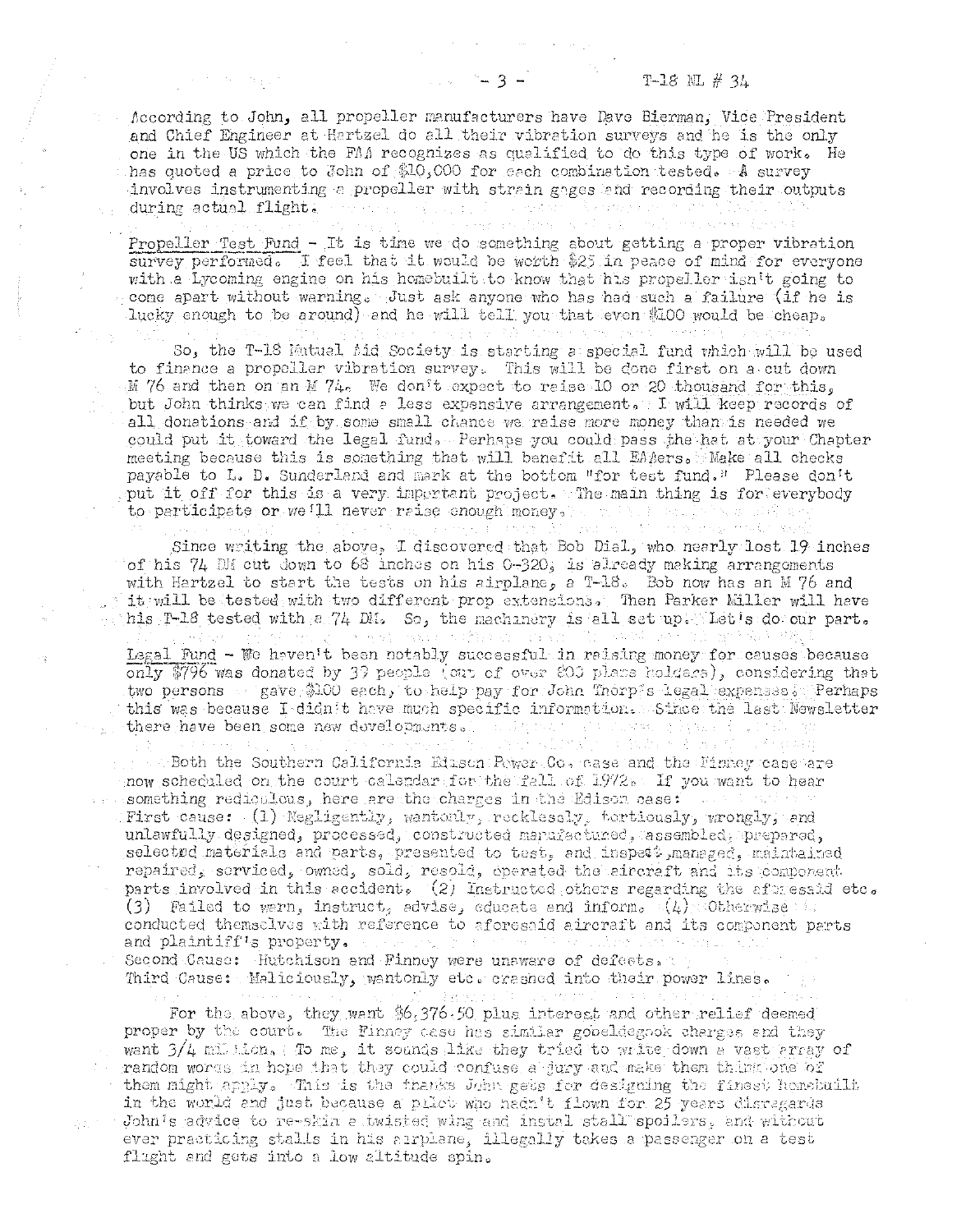Materials Wholesale - A. Laurie, 1615 N. North Street, Peoria, Ill 61604. Here's a tip that may help some other T-18 builders. I originally bought a T-18 sheet metal kit from Sport Aero. I had started on, I believe the ailerons, when I discovered a material callout for 49 or 50 inch long stock, and the metal rec'd in the kit was only 48 inches long. I think I spent a year trying to find some .040 2024T3 at a reasonable price. I quickly discovered that there is a 50 cent a pound penalty for aluminum orders under 100 pounds. I hit upon calling local manufacturers, telling them I was building an airplane, and found one using 8,000 to 10,000 pounds of 6061 per month. This good man hed the aluminum salesman call me and I ordered 300 lbs assorted aluminum sheets. (Lots for scrap and templates.) My order was sent in under the manufacturer's name with a regular monthly order. It was delivered in a separate crate to my city - no shipping charges. Average cost was about 65 cents a pound for  $0.020$ ,  $0.025$ ,  $0.032$ ,  $0.040$ , and 1050 alclad. Now, if I get time to use the material.

Exhaust Tubing - Has anyone discovered how to bend .035 x 1.75 stainless tubing or where you can buy the bends already mede? I tried getting some formed at a local in muffler shop which has a nice hydraulic bender but the tubing wrinkled badly on the inner radius. Everyone says to use sand, but I haven't found a convenient way to plug the ends. Has anyone succeeded in this?

 $\cdots$  we have found a good source for tubing. A. B. Murray Co, Bristol. Pa 19007 has 304 stainless 1.75 x .035 for \$1.50 per foot. Minimum order is 20 feet. Tell them they can cut it in two 10 foot lengths or it will come in one piece. They don't have 321 stainless. If you want it you can get it from Tube Sales the for \$3.00 per foot.

 $\sim$  T still have ball joints and slip joints for \$13.00 per set postpaid in US. These fit 1.75" tubing. Ralph Bowles, which is now making ball joints for 1.5" tubing if you know of anyone needing them for a 65 or 85 hp engine. His address is: 592 Troy Rd, Ithaca, N.Y. 14850.

Split Nose Piece - I finally got around to splitting my fiberglas cowling nose piece so it could be removed for inspection without removing the propeller. To do this, I simply sawed the nosepiece in two right down the middle (in the vertical plane). Then I added a  $3/4$ "lip made of fiberglas all along this parting line to which I attached plate nuts. To lay up the flange, I first fastened the two halves together by screwing on a 2<sup>n</sup> wide strip of aluminum externally along the perting line. Holes were drilled and tapped in the fiberglas for number 6 screws which were used to secure the strips. The screws were short enough so they did not extend through the inside surface of the fiberglas when inserted from the outside. I covered one side where the fiberglas wasn't supposed to stick with a strip of mylar. Scotch tape would also work. After sanding the other half well to make the new resin adhere, I laid up a flange ecross the parting line using a strip of fiberglas mat.

This worked out quite well so that I can remove the nose piece without removing the prop, and just as importantly, I don't need to hunt up a small child to reach in and instal the prop bolt nuts when I do need to remove the prop. I strongly recommend this feature. Caution! Be sure you can remove the nose piece half without first removing the top cowling. Mine just barely makes it.

Tie Downs - I keep my T-18 in a hangar and never have occasion to need tie downs except when I go to Oshkosh each year. I haven't installed any because I couldn't find a good low-drag solution. George Leider has a good design. The tiedown is made from a piece of aluminum angle - perhaps  $1 \times 1$  by .090. It bolts on the b ottom two holes on the main spar fitting on the center section and extends out at the edge of the gap cover.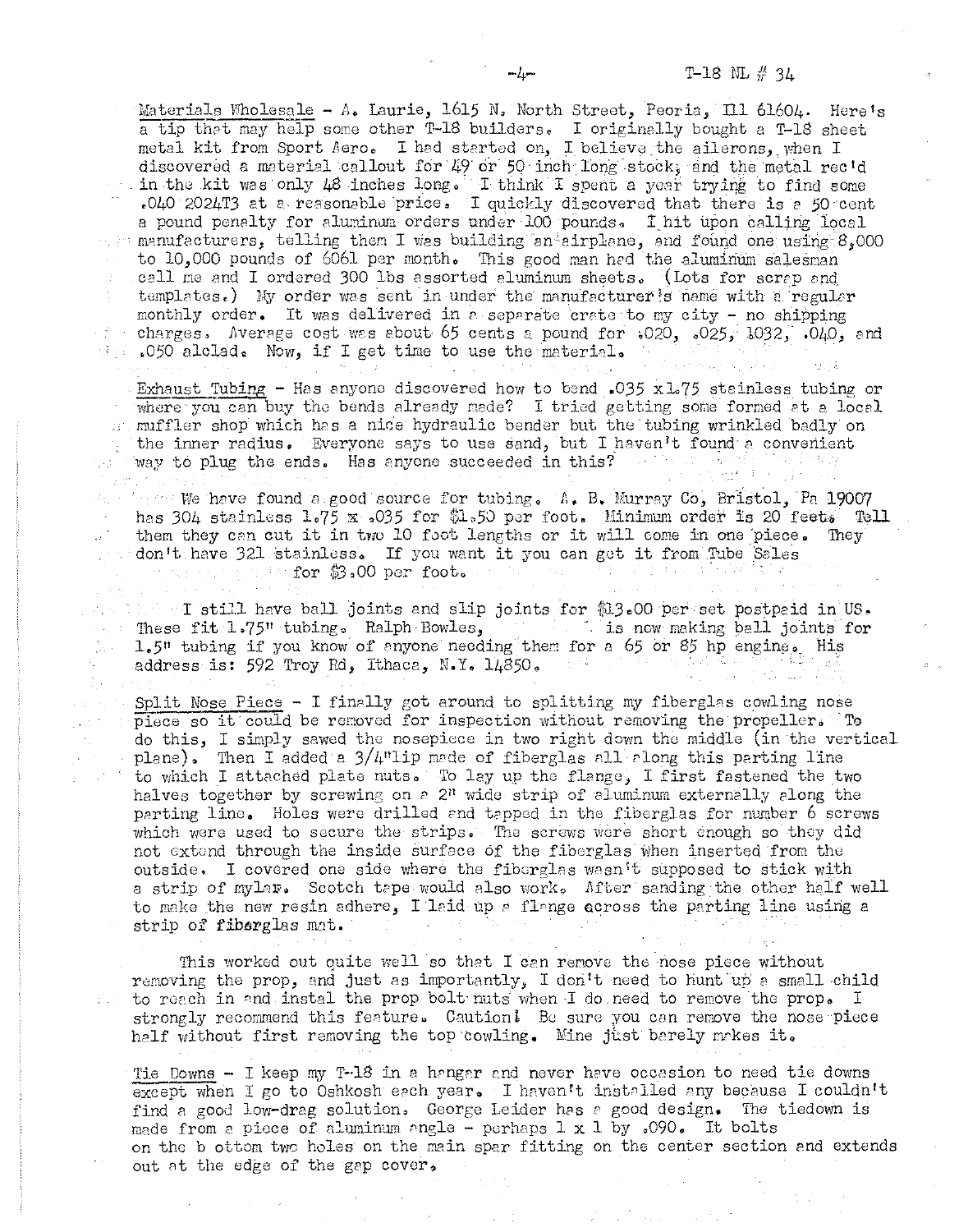$\frac{1}{2} \frac{1}{2} \frac{1}{2} \frac{1}{2} \frac{1}{2} \frac{1}{2} \frac{1}{2} \frac{1}{2}$ Metal Tips - C. Tibbitts, 24 west Roanoke St, Richmond, Va. 23225. Credit goes to Charles Vogelsong, Chapter 122, Harrisonburg who ran an excellent forum show at the East Coast Fly-in, Frederick, Md. September 25-27. He and others really knocked themselves out to do a good job in demonstrating the simplicity of working with metal. A tip I learned is to put masking tape along the lines where layout is to be drawn on aluminum.  $draw$  on the tape and after the holes are drilled, pull the tree off. The tape helps to prevent walking of drill bits, making scratches on the aluminum, and prevents marking the aluminum in breaking it up. If standard tape is left on for several months, it is difficult to renove.

sibile e red fishe pash men nit den bilin bhoi nga pagin

Charlie also demonstrated how important it is to have metal shears sharp and in good condition. He had an old pair that he found by the road more than  $20$ years ago. duckbill type. He had sharpened them well and honed the edges. It was en enlightening experience to compare his old ones with some new ones of the same type that had been Uslmost correctly sharpened and stoned, He showed that correct cutting technique was to not apply pressure to the metals just let the shears support the metal, I am enclosing a price sheet from Charlie for metal picked up in his shop. He normally doesn't ship but will if someone is too far<br>away. The model is the strategy for the state of the strategy of the model cub away. The second second Aluminum for Sale - Charles T Vogelsong, Rt 3, Dillsburg, Pa, 17019, phone 717  $432-4589.$  (all sheets are  $144$ " long and alclad unless noted)  $0.015$  x 36  $*13.00$ ;

.020 x 36 Bare  $$15,00;$  .025 x  $48$   $$23,00;$  .032 x  $48$   $$27,00;$  040 x  $48$   $$1,00;$ 063 x 48 \$46,00; ,063 x 48 x 48 \$17,00. The above prices are for pick-up at my place of business. Sufficient aluminum

for a homebuilt aircraft can be transported in a standard automobile or station wegon by rolling the .016 and cutting the .063. Pa. residents add 6% sales tax.

Projects for Sale - From time to time I receive word that T-18 projects are for  $s$ ale. If it is just a set of plans, I don't advertise them in the Newsletter, but if a partially completed project is involved,  $I<sup>t</sup>$ m glad to mention it, Since the Newsletter gets published rather infrequently, I usually recommend edvertising in Sport Aviation and Trade-a-Plane.

Bill i.Iatheuser, Box 5, Sun V.olley, Idoho 83353 hrs written *e* long letter describing his project which he must sell. I'll try to summarize, Bill is an ia&E who has worked for Boeing and Lockheed for years and has built a few sailplanes. The fuselage is complete, engine installed, wings 99% complete and horizontal tail  $i$  is about the only thing not completed, Has one of John Thorpts 0-290 engines with a D shaft, special valves, can, special barrels and all the goodies. Complete panel with new instruments, metal cowl, whoel pants, hardware and a complete set of templates. He has  $$6,000$  in it and will sell for  $$5,000$   $\ldots$  $\cdot$  ( $\cdot$  Mrs Eugene Veeks, 3309 East Cardinal Dr, Okla 73121 informed me that her husband passed away recently and she will sell his T-18 materials and plans.

No price was given. The mean of

医胸膜 经动产工作

活動技術会社 ココウェー るくえい

Sport Aviation Info Requested - Jack Cox, EAA General Manager just wrote to me requesting that I urge all of you T-18ers to send information and photos to EAA on your projects. He says it is very cifficult to obtain material. You probably feel that you are not qualified to write for such a professional looking magazine and that is sxactly why wa have the T-18 News.Letter sto give us a less formal means for information exchange. However, don't let Sport Aviation scare you. It is your magazine as much as anyone: s, It is more for the average guy builder withan for the expert and the only way to keep it that way is to get contributions from you, the average guy. Pretty soon it will be so filled with special sections for the various categories that it won't be of any interest to the little guy who is trying to get educated on how to build an airplane. Racing and antiques and who won what award doesn't help you make a part easier. Their is reference on

ara the c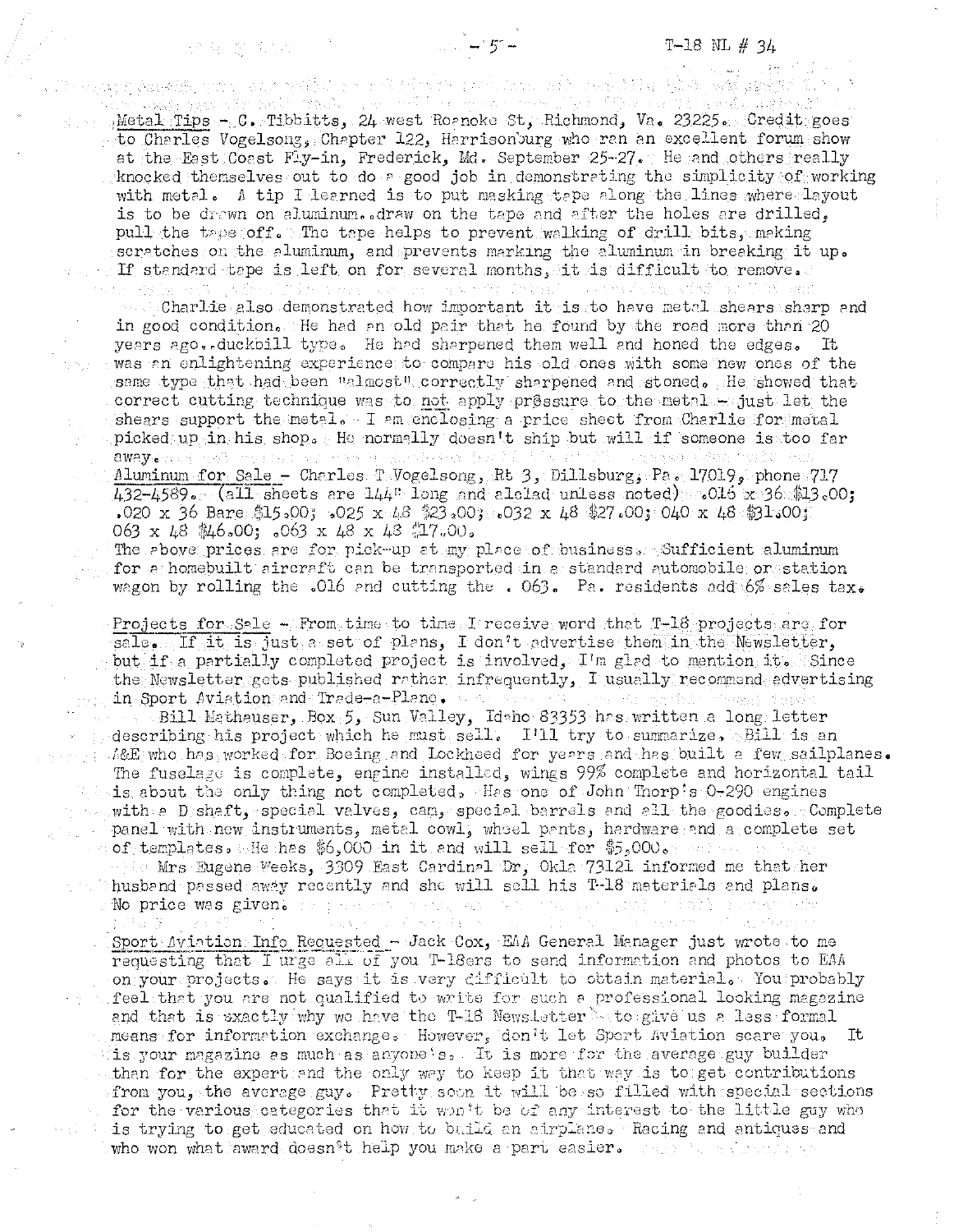## T-18 NL  $# 34$

I think the T-18 will get its deserved attention as being the very finest homebuilt in its class if we will tell our story to others. Just read through the back Newsletters and see how enthusiastic the T-18 owners are. Now, read through back<br>issues of Sport Avirtion and see what you find - few notes about crashes, law suits, how hot a Tiger it is and how the tail flutter was solved. Even the Efficiency Contest article only had one sentence about Ron's T-18 winning it. The last issue had a nice article by Chris Fast, however,

the One thing anyone can do is get a picture of his T-18 in Sport Aviation. If you aren't a good photographer, you must know someone who is and he would be flattered to think his picture might be used in Sport Avistion. Just remember how NOT to take pictures. Aerial photos are the most difficult, for with most cameras you need to almost overlap wings with the photo ship or the subject aircraft will be just a Flittle speck", to quote Paul Poberezny. 全部分的 1 The Calculation

 $\sim$   $\sim$   $\sim$  So, if you can't write, send a photo with some pertinent info. You guys who have flown, send in an article. Even you beginners should send in tips when you hit onto something good. Since so few people will take the time to write ledgibly, it is preferable to use a typewriter - always double spaced to help the a editor. But if you can't get it typed, handwritten script is acceptable. Don't use tiny note paper. Plain old lined notebook paper is better for handwritten material. They prefer 5 x 7 photos, either color or black end white but smaller size and transparencies are acceptable. If it is not in sharp focus, forget it. If you hope to make a cover, you must have professional quality.

Woulve been complaining about the antiques and Breezies getting all the coverage in Sport Aviation. So, if you want to see the T-18 get equal space with Breezy. get busy! has contel

, i a

1주 달라

Mustralian Project - There are now about 30 owners of T-18 plans in Australia so I suggested that they organize their own mutual aid society since many of their problems are quite different than ours here in the US. Bert Oosterhoff, - 15 Urana St; Kilsyth 3137, Victoria, Australia (a displaced Dutchman) writes about homebuilding there. He says that most of those holding plans are inactive but he might change the situation by supplying pre-marked skins and some of the more complisated sub-assemblies. I'll send him a list of all Australian plans holders so people can contact him to see if there is someone nearby who is building.

"I am not exactly a Newsletter producer, or even correct material for one. However, with my trade and flying experience, I am thinking of making up marking-off templates for all the parts of the T-18, mark off and drill and bend all the sheet, weld up engine mounts and undercarts, etc, in my small shop hehind my house for first T-18 builders and later other aircraft. Because, the majority of ultra light aircraft association members here are frustrated would be commercial pilots who cannot find a job, and who have no other training or trade, and are a bit apprehensive about the building of anything let alone a T-B8. Thus, I will make the parts at cost price for any member of the Ultra Light Aircraft Ass'n.

Another difficulty that arises is, though we pay the same price for materials as you do in the USA, we get only \$61.00 per 40 hour week, and that is tradesman wages, non skilled or semi skilled get only \$55 to \$55; in Australian money, about 1315 cents more dollar than the US dollar. So you see that although there may seem to be a lot of aircraft started, in vaew of the prints sold here, the actual aircraft finished and flying would be no more that three or four. Also, any builder intending to build an aircraft in this country has to get each set of bluiprints/workshop/and builder approved by the D.C.A. and he is then put on a list in the department H.Q. In due course, all members of the ULAA are notified by circular of that association every month. Low about some flight reports?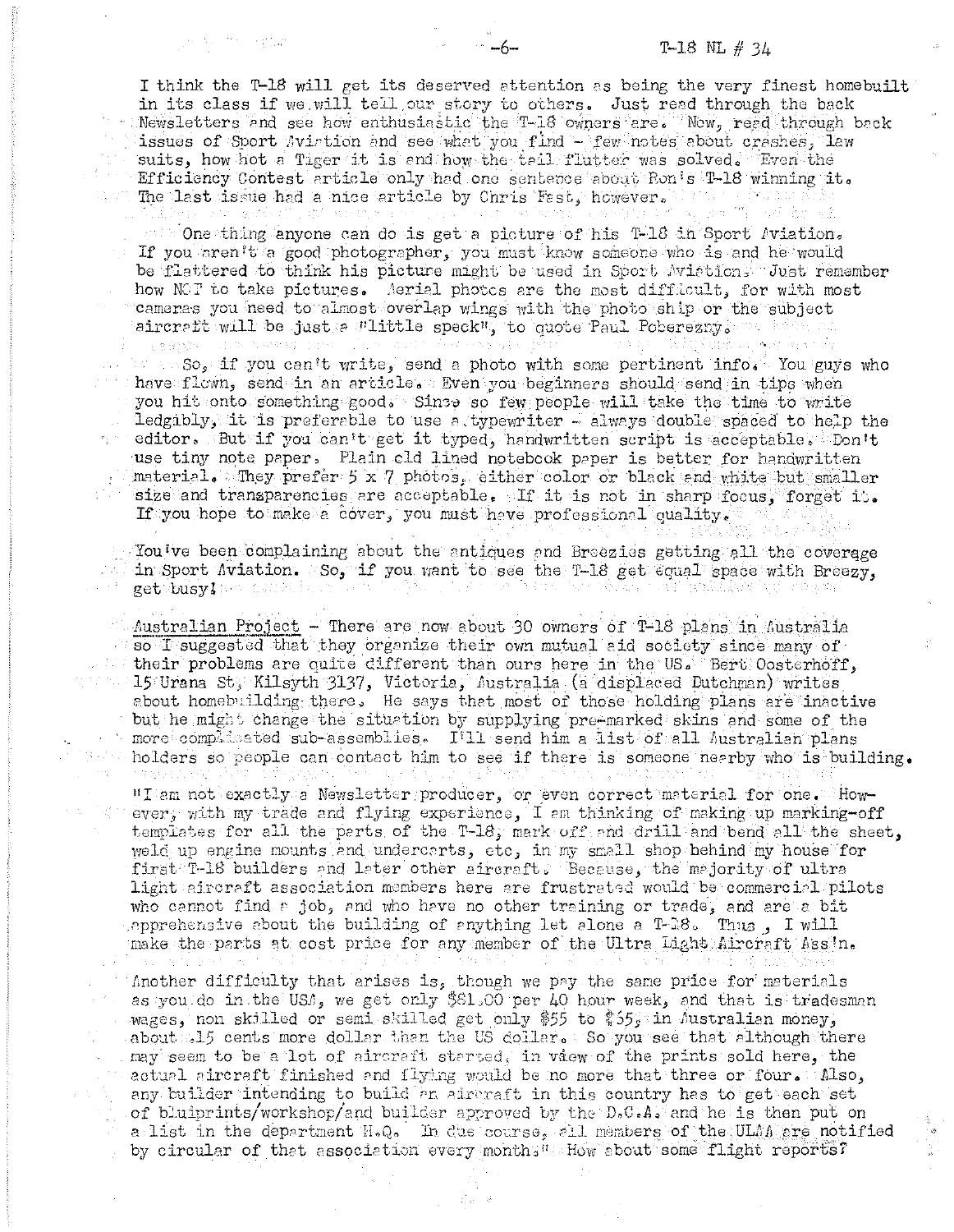$H\text{or}$ izontal  $T\text{ail}$  Fittings - Care should be exercised when locating the 510-1 fitting on the horizontal tail tube. There must be a trap in the drawing for a number of people have read it wrong and ended up with the fitting at the wrong angle. Bill Warwick mode his wrong on the first T-18 and they are still doing it. Better make a note on your drawing now before you forget it.

John says that before the first flight, you should check the horizontal tail : 10 [,lign the horizontal tidl with the row of rivets plong wl *h2.* The stick should be 7 1/2 degrees forward of a line perpendicular to  $W/42$ .

 $2.$  The horizontal tail tab should be approximately streamlined at this point. 3. If not, bend the steel tube arm. DON'T change the length of the aluminum links or it will change the kinematics of the linkage, at

Flight Testing - Most builders are taking my advice and obtaining experienced pilots for initial flight tests. But then they are anxious to see for themselves and, too soon, jump in the right seet and go along, Regardless of whether or not this is permitted by the FM: it is not wise to fly duel before the airplane has been thoroughly checked out. Before adding the second person, make progressive loading changes with sand bags in about 25 pound increments. There is no problem if everything is alright, but it is the unexpected that you must look out for,

B D Hamm of Orlando, Florida had trouble with his electric trim when he went along dual with his test pilot for the first time. He had installed an auto seat motor directly connected to the screw jack trim mechanism and it ran too fast. If you try something new like that, be sure to test it out on the ground.

Modifications - As I have said many times, about the only way people get into serious trouble with building the T-18 is when they depart from the plans. I think that  $95\%$  of all modifications are bad and some down: ight dangerous. For instance, John says he has the most trouble with people trying to modify the ultra simple trim system with a complicated electric system. Next comes the flap system. I can assure you that if you don't follow the plans in these two areas, you will be making a big mistake, Here is an example I heard about: Instead of the standard flap handle, an emergency brake handle from a sports car was used. A single cable was run back through the tunnel which rubbed against the rudder cable and forced it against the pash tube. The battery cable was run through the center turnel where it rubbed against the rudder cable. Had this worn through, it could have burnt the cable through very easily, I ran my battery cable up the side along with all other wiring and think this is better because of possible. interference.

John is using high pressure flixible hose in place of the flexible cable for the trim system. He thinks it will work out real well and solve the problem of finding a source for the flex cable. More details later, I think he said #601 hose,

Another Bad Deal - Don Warner said he gave \$50 to Aviation Instrument Developments Box 575; McHenry, Ill for a remote compass while at Oshkosh but no compass was ever reseived and the post office box is now closed out,

Fiap Bulletin - John says that on T-18 s with a forward og loeding, it is possible to get a phenomenon he calls "bent" at a  $\mu$ <sup>c</sup>-flap setting and at speeds between 100 and 120 mph. He thirks this is caused by a horizontal tail stall due to high tail loading and bad airflow due to the tail getting into the wing wakes a He says that while flying solo he can nearly always cause a pitch over in N 299V and occasionolly when dual. Tive never experienced this, and can it imagine what it is like, but then, by cg is pretty far bank. Sonn says that the solution is for all. T-18's to have the flap travel limited to 30°. Consider this a mandatory pulleting

"u;aatt!hlll5d £ i&£2WUtJllll "\$!\!~[? ;:z~~~. IS' *""""--i.t* hI W:"kU>\_JJ~~~~.-j'

 $\int$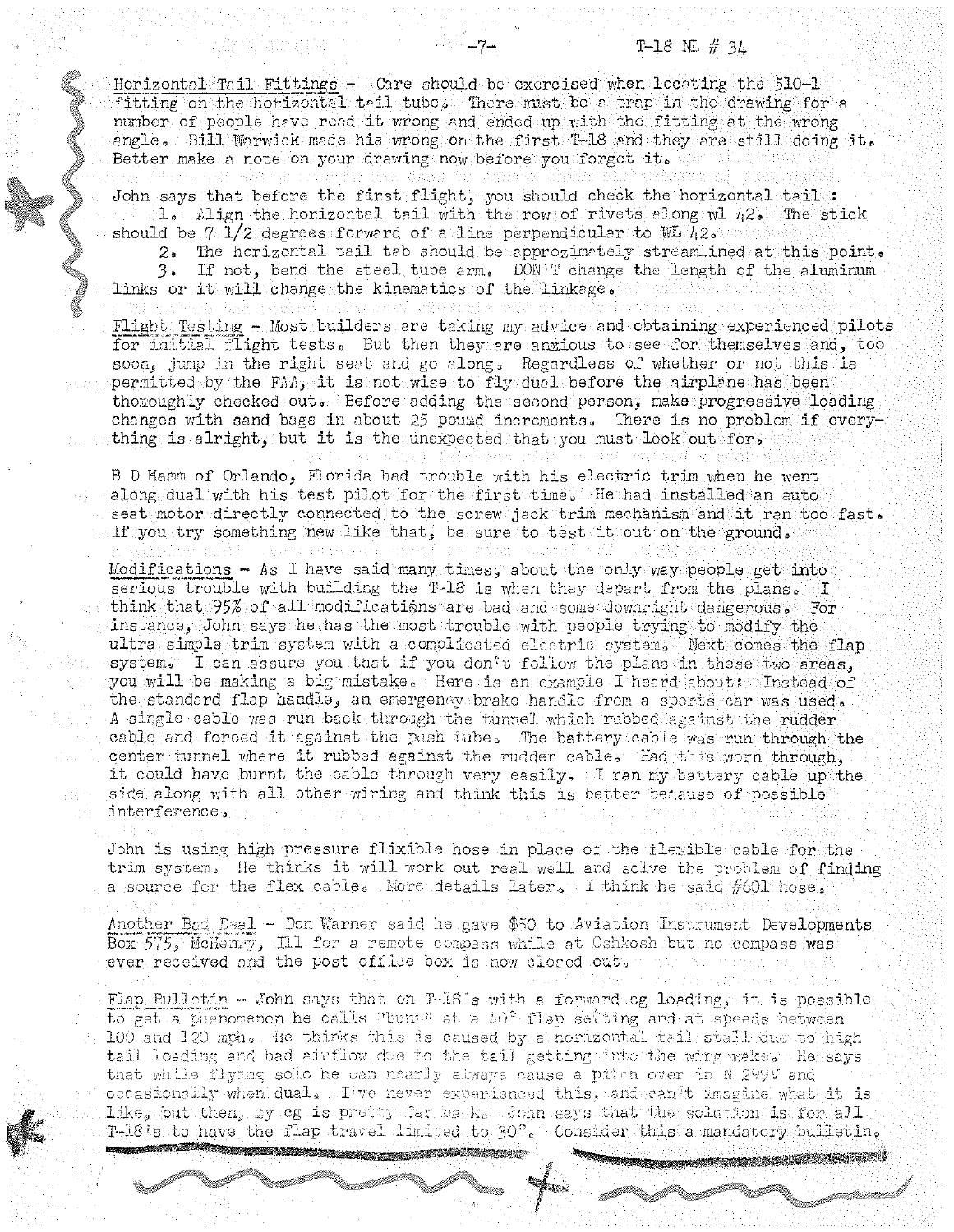Gas Welding Aluminum - Lloyd Toll, Hazen Ark. (Ed Note; One of the most popular demonstrations at Oshkosh this year was the oxy-hydrogen aluminum weiding demonstration conducted by Lloyd Toll. In just a few minutes time he could have a person, with gas welding experience, making fairly respectable welds in aluminum. The secret is the use of hydrogen, which burns clean, instead of acetylenes. The tough part is getting the right amount of heat and adjusting for the right mixture since you can't see a nice cone like with acetylene. Lloyd says he has welded up over half a dozen T-18 aluminum tanks and hasn't had a single problem with leaks. His technique makes the most beautiful. smooth bead you have ever seen. Here is how you do it. from the old pro himself; ) neses kapat 実に見てやった 試算 ごろな はばく

 $-8-$ 

The aluminum welding technique which I used in the demonstrations I gave at Oshkosh this year was the method used in the aircraft factories before and during WM II. Since Northrop's initial development of the Heli-Arc process in the 1940's, the Oxy-Hydrogen method seems to be a lost art. All and

Why Heli-Arc? Because it is easier to learn, no flux removal problem, works better on thick material (2" or more), and more adaptable to automation.

그대는 손

사회소

wander the affects of think there Why Oxy-Hydrogen? Because of simplicity and low cost of equipment involved, and it actually does a better job on thin material (.016 to .125).

bah penda unit di sebagai d Alloys generally used are  $1100, 3003, 6061$  and  $5052$ . Rod used  $1s$  100 and  $10h3$  in  $3/32$  and  $1/8$  diameter. Thux used is Alcoa  $\#22$  (pink) and  $\#8$  flux made by Anti-Borax Compound Co, Ft Wayne, Indiana, Use 1100 rod on 100 and 3003 material and 4043 on 6061 and 5052. The latter melt at lower temperatures. When welding a combination of the above materials, use 4043 rod. An exploring research

The equipment needed is an oxygen regulator with an adapter to fit hydrogen tanks and the left hand hose fitting to accommodate your acetylene hose. Use your oxyacetylene torch, but tips used for aluminum must be about twice as large. On .020 material, use an orifice diameter of  $.035$ ; on  $.032$ , use  $.045$ ; on  $.050$ , use  $.065$ . Unlike oxy-acetylene, you will have a wider range of heat adjustment on a given tip with no back-firing or popping. The flame adjustment either way from neutral can also be greater. Mame adjustment will give you some problems. You cannot visually (as with oxy-acet) adjust the inner cone etc. Remember that an excess of hydrogen results in heating too wide an area too slowly, and too mech oxygen concentrates too. much heat in a small area and oxydizes metal to a degree which is indicated in finished weld bead showing little pits on the surface. If, in adjusting flame, you will direct it toward fluxed area, it will intensify color and make the adjustment easier. While holding flame about 2 inches above fluzed netal, the yellow flame  ${\tt visible}$  on the surface should be about the diamater of a quarter. 机绝 化石炭酸 Set both gauge pressures at about 8 lbs. Actual amount of gas used is much less and is determined by torch valve adjustment. When completing weld, shut hydrogen walve off first to olow out hydrogen flame. Otherwise, hydrogen flame has a tend ency to burn up in the torch. Not dangerous, but demaging to ecuipments Flus is mixed in non-metallic container to a creamy sonsistency. Apply flux to rod by rutbing on with small brush. No flux is required on base metal. Flux is removed from finished part by immersing part in cold acid for 10 minutes or 4 to 6 minutes in acid held at  $150^{\circ}$  F. Technical supphuric abid (93% H<sub>2</sub> SO<sub>0</sub>) (66BE) 1 gal acid to 19 gal water. Personally, I just wash it off with water and let it go at that and have had good results.

Material being butt welded does int have to be clean (as with Heli-Arc) and does int have to be veste out at joint to get 100% perstration on material up to 3/16: Mithicks. The more curves, radii, angles and flarges you have in the part being welded, the less distortion you will have. A but weld is as strong as any and easier to make.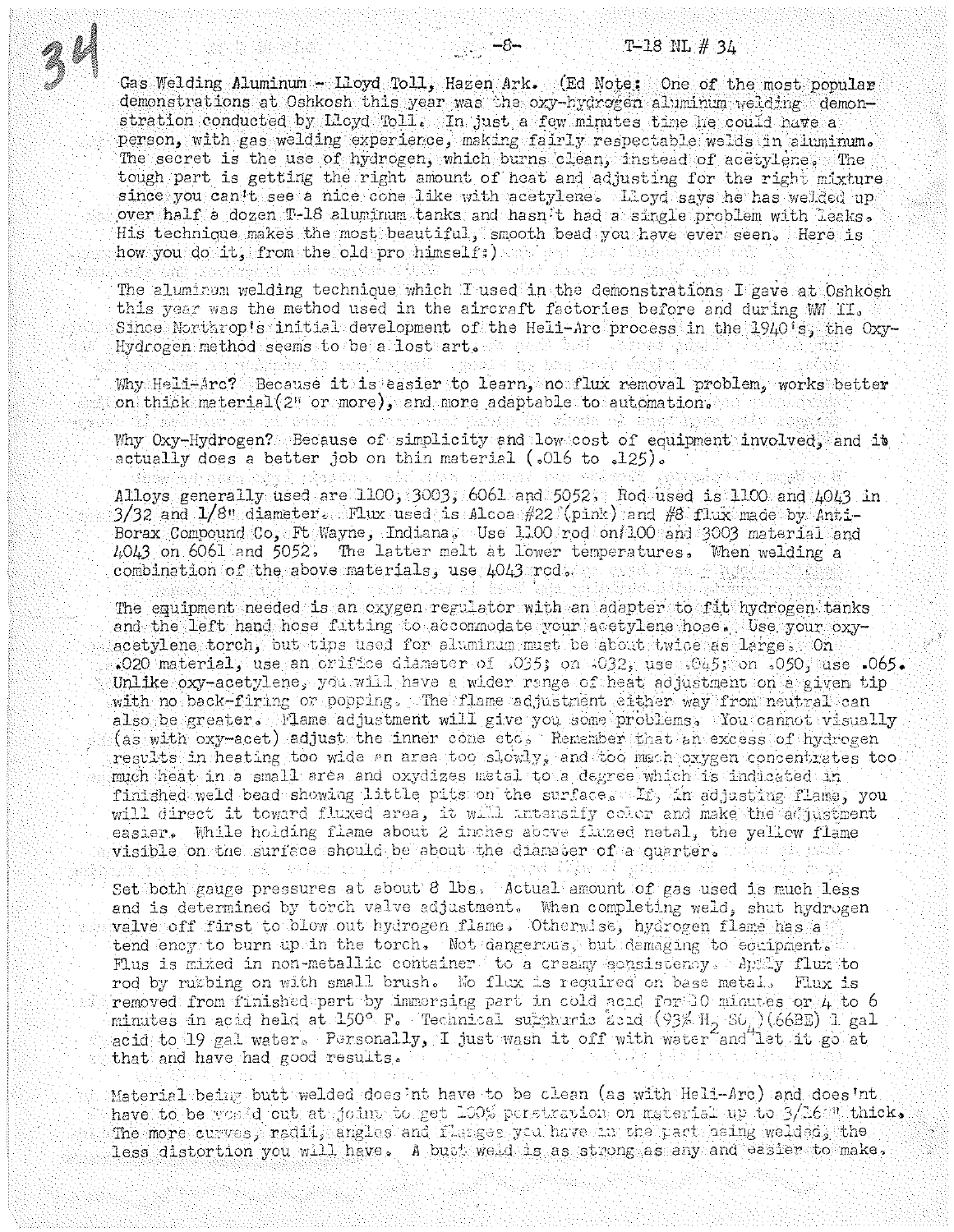Before any welding is begun, have the part all tacked together. Tacks should be as small as possible and about 1" apart. Closer on thin . C16, and wider spaced on heavier .090,

A book, "Welding Alcoa Aluminum" by Alcoa, Pittsburg, Fa. is free for the asking and will be very helpful. (Ed: O'boy, lookout Alcca!)

The best welding lanse to use is one that American Optical makes for glass blowers. I have forgotten the name of them. Cob alt blue is next best and sun glasses a lest resort. Much nore could have been said on this subject, but I have been so busy on my T-18, which I intend to fly before Christnes, that I can't get anything else on my mind right now.

Performance on N299V - John has been flying Dr. Cottinghams 180 hp model which he rebuilt and put in all the latest mods. He says "I have decided it is pretty much of a pussy cat instead of a tiger." ( I have been saying that for years and thus never gave the name Tiger much publicity since I didn't think it appropriate.) "It seems to cruise about 195 mph at 75% power and 8,000 ft (2400 rpm and 22.5 ").

Surplus in Durbank - L. B. Reymond, 2331 N Orchard Dr, Burbank, Calif says that his favorite seavage dealer on Victory Blvd, Burbank has 1500 feet of flex cable suitable for operating the trim system for 10 cents a foot, marked Lockheed 5222. He also has aluminum.

Oil Coolers and Filters - Here are drawings showing adapters for Corvair oil coolers and filters. The cooler adapter must be made from scratch but a filter adapter can be made from the Corvair part. The cooler can be mounted to the cowling nose piece. with #6 scrows and nutplates placed in the cooler flange. You should be able to find "O" rings for the cooler seal at a hardware store.